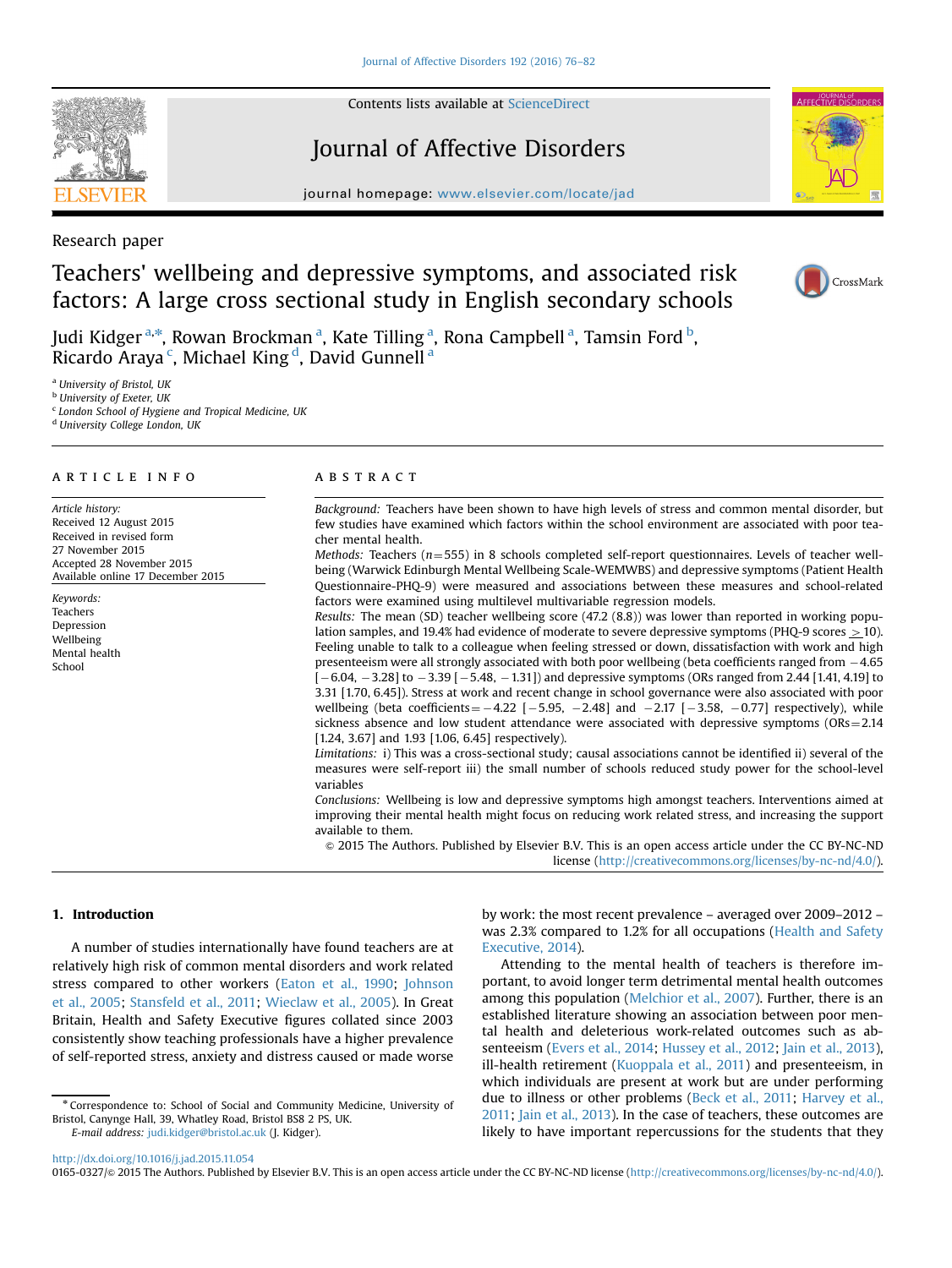teach. Presenteeism may manifest itself as poor classroom management, which will have a negative impact on student learning ([Jennings and Greenberg, 2009\)](#page-6-0), and teacher absence has been implicated in lower student achievement [\(Miller et al., 2008\)](#page-6-0). Further, teachers are expected to play an important role in modelling positive social and emotional behaviours through the development of supportive relationships [\(Gordon and Turner, 2001;](#page-6-0) [Jennings and Greenberg, 2009](#page-6-0)), yet individuals experiencing stress, anxiety or distress may find it difficult to develop such relationships, particularly with students whose behaviour is challenging, but who may also be the most in need of support. Indeed [Sisask et al. \(2014\)](#page-6-0) found that poor wellbeing reduces teachers' belief that they can help students with emotional or behavioural problems. Poor teacher–student relationships have been found to be associated with childhood psychiatric disorder and exclusion from school three years later [\(Lang et al., 2013\)](#page-6-0). Conversely, supportive teacher–student relationships predict lower student depression in the future, and mitigate associations between poverty and low classroom engagement [\(Hughes and Kwok, 2007](#page-6-0); [Kidger](#page-6-0) [et al., 2012](#page-6-0)). Teachers' mental health therefore has implications for students' educational outcomes, and also for their social and emotional development and mental health.

Studies examining the main causes of poor mental health in the workplace identify cultural and relational factors, as well as contractual factors relating to working conditions. In their review of work-related psychological ill-health, [Michie and Williams \(2003\)](#page-6-0) cited long hours worked, work overload and pressure, lack of control over work, lack of participation in decision making, poor social support and unclear management and work role as key factors associated with psychological ill health and sickness absence. Evidence from longitudinal studies suggests that job demands and social relationships have the biggest impact on mental disorders such as depression ([Netterstrøm et al., 2008\)](#page-6-0). One factor that particularly characterises teaching – and which is shared by occupations in the health and social care sector that also tend to have higher rates of mental ill-health ([Health and Safety Executive,](#page-6-0) [2014;](#page-6-0) [Hussey et al., 2012;](#page-6-0) [Wieclaw et al., 2005\)](#page-6-0)-is the high level of "motional labour" that is required. Emotional labour has been defined as "the process by which workers are expected to manage their feelings in accordance with organisationally defined rules and guidelines" [\(Wharton, 2009\)](#page-6-0). In the case of teachers, much of their work involves face to face interaction with students and their parents, and requires the careful management and expression of emotions during these interactions ([Hargreaves, 1998\)](#page-6-0), which can be a source of stress and emotional exhaustion, particularly when responding to challenging behaviour [\(Tsouloupas et al., 2010\)](#page-6-0). Further, it has been noted that teachers feel ill-prepared to develop the supportive relationships required of them, because of a lack of training in mental health management, which further exacerbates their own stress levels [\(Lang et al., 2013](#page-6-0); [Kidger et al., 2009](#page-6-0); [Rothi](#page-6-0) [et al., 2008](#page-6-0)).

## 2. Rationale for the paper

This paper examines self-reported wellbeing and depression prevalence and associated risk factors among a large sample of secondary school teachers. Although a small number of surveys have previously examined aspects of teacher mental health compared to that of other occupations, none of these have examined potential explanatory factors within the school psychosocial environment. Further, previous studies included measures of mental disorder, but have not included measures of mental wellbeing. This is an important aspect of mental health to explore further, given that it has been found to be a stronger predictor of productivity than physical health ([Gandy et al., 2014\)](#page-6-0), and teacher

resilience – an aspect of wellbeing – has been linked to higher student attainment ([Sammons et al., 2007](#page-6-0)). Specifically, this paper:

- 1. Documents the levels of wellbeing and the prevalence of depression among a large sample of secondary school teachers in the South West of England
- 2. Examines individual and school-level factors associated with poor wellbeing and high depression among teachers

## 3. Methods

#### 3.1. Sample

The study comprises eight schools that were recruited to take part in a feasibility and pilot study of an intervention to improve mental health support and training for secondary school staff ([http://www.bristol.ac.uk/social-community-medicine/projects/](http://www.bristol.ac.uk/social-community-medicine/projects/wise/)

[wise/\)](http://www.bristol.ac.uk/social-community-medicine/projects/wise/). Secondary school head teachers in Bristol and two neighbouring Local Authorities ( $n=32$ ) were invited to participate in the study. The final sample either responded to this initial invite, or to a follow up phone call. The schools represented a range of size, socioeconomic catchment area-measured using the proportion of students eligible for free school meals (FSM)-and academic outcomes. Prior to the intervention, questionnaires were completed by teachers and it is these findings that are presented here.

### 3.2. Data collection

#### 3.2.1. Individual teacher measures

Self-report questionnaires were given to all teaching staff in the eight schools during staff meetings or training sessions by members of the research team. Teachers who were not present were sent a copy of the questionnaire together with a cover letter about the survey; questionnaires were returned directly to the research team in sealed envelopes.

Wellbeing was measured using the Warwick Edinburgh Mental Wellbeing Scale (WEMWBS) ([Tennant et al., 2007](#page-6-0)): possible scores range from 14 to 70, where a higher score signifies greater wellbeing.

Depressive symptoms was measured using the nine item Patient Health Questionnaire (PHQ-9). A score of 10 or more was used as the cut off for indicating the presence of a depressive disorder that would warrant a treatment plan ([Kroenke and](#page-6-0) [Spitzer, 2002\)](#page-6-0). Scores were also categorised into no depression (1– 4), mild depression (5–9), moderate depression (10–14), moderately severe depression (15–19) and severe depression (20 or above).

Stress and satisfaction at work were measured using questions from the Copenhagen Psychosocial Questionnaire [\(Kris](#page-6-0)[tensen et al., 2005\)](#page-6-0) and the Bristol Stress and Health at Work Study ([Smith et al., 2000\)](#page-6-0).

Presenteeism was measured using the presenteeism measure from the Work Productivity and Activity Impairment Questionnaire (WPAI) ([Reilly et al., 1993](#page-6-0)): the relevant question asks participants to rate to what extent health problems have affected their productivity at work from 0 (no effect) to 10 (completely prevented me from working) to gain a percentage score.

The study team devised further questions regarding support given and received at work, and total days absent from school over the previous month. Demographic questions regarding gender, years of experience and ethnicity were also added.

#### 3.2.2. School measures

School level data regarding percentage of students eligible for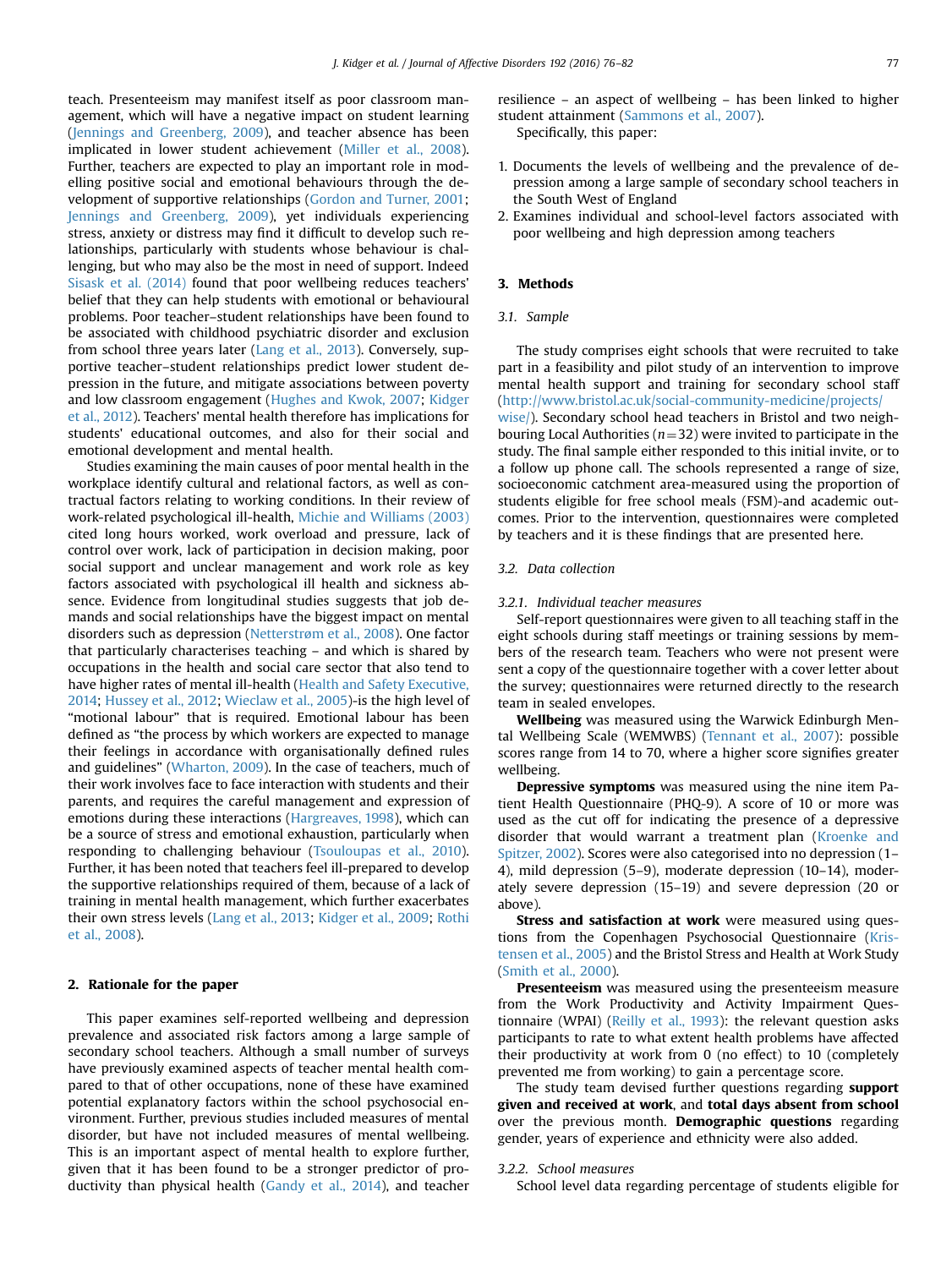free school meals (FSM), student attainment in examinations aged 16 (General Certificate of Secondary Education: GCSEs), student attendance, most recent rating by the Office for Standards in Education (Ofsted – statutory body that inspects and regulates all State funded schools), whether they are an Academy (directly funded by central government rather than by the local authority), and whether this change was recent, were taken from routine data collected from all English schools by the Department for Education ([www.education.gov.uk/schools/performance/](http://www.education.gov.uk/schools/performance/)), and from publicly available reports from Ofsted ([www.reports.ofsted.gov.uk](http://www.reports.ofsted.gov.uk)).

#### 3.3. Ethics

All teachers were provided with an information leaflet one week prior to the data collection session, telling them about the study, the questionnaire, what the data would be used for, and informing them of their right not to take part. The study was approved by the University of Bristol's Faculty of Medicine and Dentistry's Ethics Committee.

#### 3.4. Statistical analysis

All data were analysed using Stata version 13.

Mean wellbeing scores and proportion experiencing depressive symptoms were calculated, and robust confidence intervals (CIs) reported due to the clustered nature of the data (individuals nested in schools). The correlation between the two outcomes was measured using Spearman's rho.

Multilevel linear or logistic regression models for the outcomes of wellbeing (continuous) and moderate to severe depressive symptoms (binary) respectively were conducted to examine associations with the following individual-level variables: gender, number of years in role, how stressful you find your job (not at all or mildly / moderately, very or extremely), how satisfied you are with your job (very satisfied or satisfied / a little dissatisfied, dissatisfied or highly dissatisfied), absence in the last month for health problems (yes/no), frequency of support provided to colleagues in the past year (less than once a month / once month or more), frequency of support provided to students in the past year (less than once a month / once month or more), wanting to talk to a colleague because of feeling stressed or down in the past year but feeling unable (never / ever), working 60 h or more on an average week (yes/no) and a presenteeism score of 60% or more (yes/no). The same models were used to examine associations between the outcomes and the following school-level variables: proportion of students eligible for FSM (above/below national average of 28.2%), proportion of students that achieved A\*-C in at least 5 GCSEs including Maths and English (above/below national average of 60%), student attendance (above/below national average of 94.2%), most recent rating by Ofsted (Office for Standards in Education – statutory body that inspects and regulates schools in England), Academy status (yes/no) and actual or planned conversion to Academy status within a year (yes/no). An overall school effect for the two main outcomes was examined, once other variables found to have an association with the outcome were adjusted for.

The cut-off point for overwork was set at 60 h because a large majority (94.5%) of full time teachers reported working more than 40 h per week, suggesting this was the norm. A sensitivity analysis was conducted with the lower cut off point of 40 h.

The clustered nature of the data was taken into account using multilevel models. Associations between each variable and each outcome were examined in univariable models. To maximise power, and because of high correlation between some of the explanatory variables, only those variables that were associated with the outcome in the univariable models ( $p < 0.05$ ) plus gender were examined in multilevel multivariable models.

Post-hoc tests for interactions of the associations between exposures and outcomes by gender and number of years in role were conducted for each variable found to be associated with the outcome in question.

The extent of clustering by school for the teacher WEMWBS and PHQ-9 measure was assessed by examining intracluster correlation coefficients (ICCs).

#### 4. Results

#### 4.1. Response rates

Data were collected from 555 (78.4%) teachers. Non-response was largely due to teachers being absent from the meetings at which data were collected. A small number of respondents did not have complete data for the outcomes, and therefore have been excluded from the analysis. The total number with data for the WEMWBS was 539 (97.1% of responders), and for the PHQ-9 was 511 (92.1%). Those who did not have WEMWBS data were similar to those who did in terms of gender and years of experience. However they were more likely to report having had experience of a mental health problem (OR = 2.81 [95%CIs: 0.98, 8.01],  $p=0.05$ ). Those who did not have PHQ-9 data were more likely than those who did to be female [OR=2.08 [95%CIs: 1.03, 4.20],  $p=0.04$ ), but the two groups did not differ in terms of years of experience or experience of a mental health problem.

## 4.2. Outcomes

The mean wellbeing score for teachers was 47.2 (95% CIs: 45.5, 48.9), the mean PHQ-9 score was 5.8 (95% CIs: 4.9, 6.8), and 19.4% teachers scored 10 or above on the PHQ-9 (moderate to severe depression). Teacher wellbeing and depression scores were moderately negatively correlated (rho=  $-0.67$ ,  $p < 0.01$ ).

[Table 1](#page-3-0) shows the results from the univariable models. Poorer wellbeing was associated with: finding one's job stressful; not being satisfied with one's job; absence in the previous month; a presenteeism score of 60% or more; wanting to talk to a colleague because of feeling stressed or down but not feeling able to; and working at a school with a recent or expected conversion to Academy status. These factors were also associated with moderate to severe depressive symptoms, along with these additional variables: being female; supporting a colleague once a month or more; working at a school with below average pupil attendance; and working at a school that did not have an Ofsted rating of "Outstanding".

In the multivariable model for the wellbeing outcome [\(Table 2\)](#page-4-0), poorer wellbeing was associated with dissatisfaction with one's job, finding one's job stressful, presenteeism, wanting to talk to a colleague but not feeling able to and working at a school with a recent or imminent change to academy status. Taking sickness absence in the past month was no longer associated with this outcome once these other variables were adjusted for.

The association of work dissatisfaction with wellbeing was stronger in males than females: the coefficient for the difference in wellbeing score between those who were satisfied at work and those who were not satisfied at work  $(r)$  was  $-6.81$  [95% CIs:  $-8.92, -4.69$ ] for men and  $-3.26$  [95% Cls:  $-5.92, -0.60$ ] for women ( $p$  (interaction)=0.020). No other interactions were found by gender or experience (all p values  $> 0.09$ ).

In the multivariable model for teacher depressive symptoms ([Table 3\)](#page-4-0), having a higher score remained associated with being female, feeling dissatisfied with work, presenteeism, sickness absence in the past month, wanting to talk to a colleague but feeling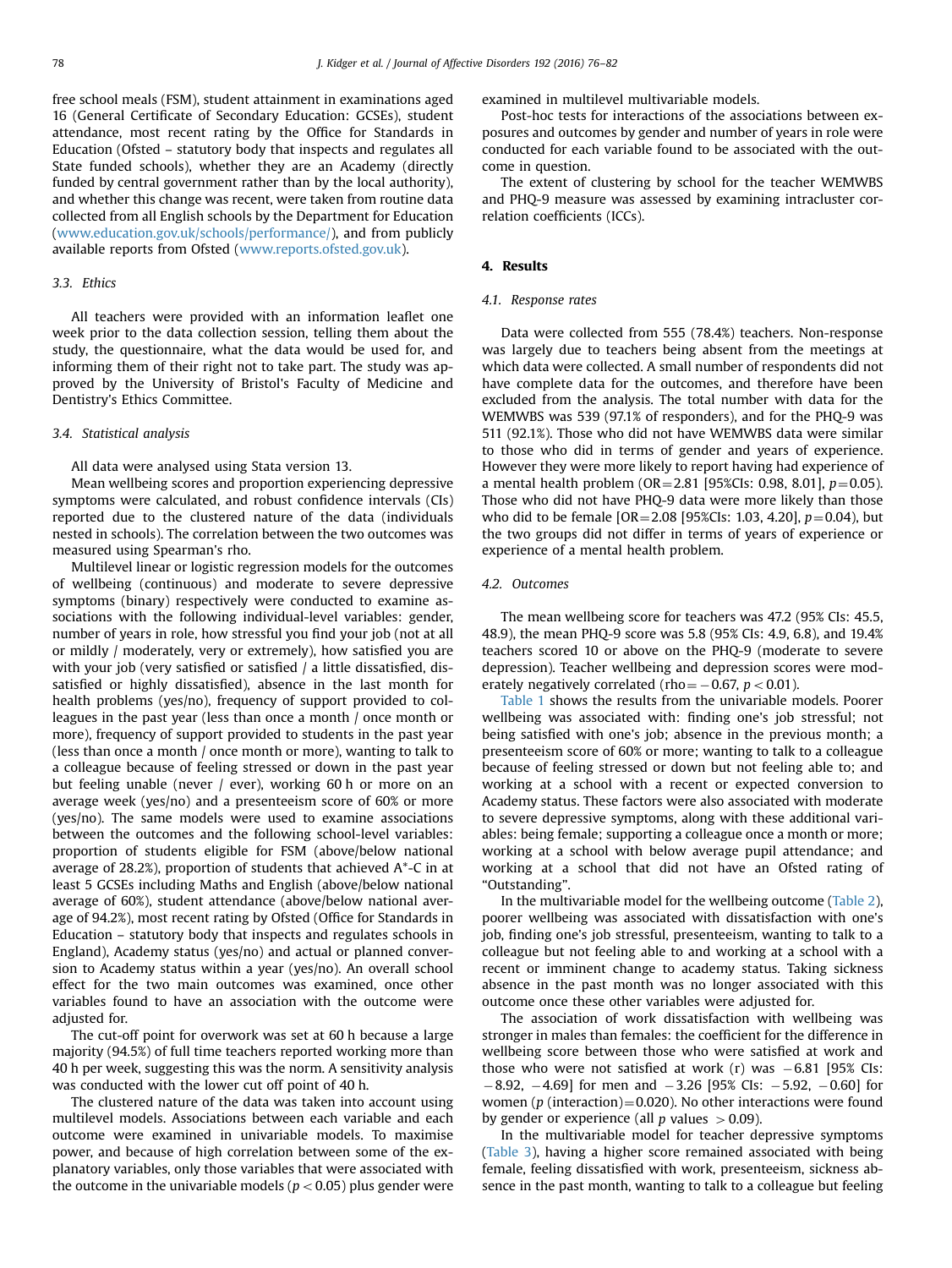#### <span id="page-3-0"></span>Table 1

Multilevel univariable linear regression of mean teacher WEMWBS scores and logistic regression of mean teacher PHQ-9 scores.

| Variables                         |                                            | <b>WEMWBS</b> <sup>a</sup>                |                                           | $PHQ-9^{-9b}$                            |                                 |
|-----------------------------------|--------------------------------------------|-------------------------------------------|-------------------------------------------|------------------------------------------|---------------------------------|
|                                   |                                            | Mean score (95% CIs) difference (95% CIs) |                                           | Number (%) with de-<br>pressive disorder | ORs (95%CIs)                    |
| <b>INDIVIDUAL FACTORS</b>         |                                            |                                           |                                           |                                          |                                 |
| Gender                            | Male $n=220$                               | 48.0 (46.2, 49.8)                         | $-1.20$ ( $-2.70$ , 0.29) $p=0.115$       | 22 (10.5)                                | 3.03 (1.79, 5.10) $p < 0.001$   |
|                                   | Female $n = 335$                           | 46.7 (45.0, 48.5)                         |                                           | 77 (25.5)                                |                                 |
| Years experience                  | 5 years or less $n = 169$                  | 47.4 (44.9, 49.8)                         | $-0.12$ (-1.71, 1.48) $p=0.885$           | 32 (20.4)                                | 0.91 (0.56, 1.48) $p=0.711$     |
|                                   | $> 5$ years $n=382$                        | 47.2 (45.2, 49.1)                         |                                           | 67 (19.0)                                |                                 |
| Satisfaction at work              | (Very) satisfied $n=329$                   | 50.1 (48.9, 51.2)                         | $-6.95$ ( $-8.37$ , $-5.52$ ) $p < 0.001$ | 37(10.6)                                 | 3.22 (2.01, 5.16) $p < 0.001$   |
|                                   | A little - highly dis-                     | 43.0 (41.3, 44.6)                         |                                           | 62(21.3)                                 |                                 |
|                                   | satisfied $n=220$                          |                                           |                                           |                                          |                                 |
| How stressful you find your job   | Not at all or mildly                       | 53.0 (51.5, 54.6)                         | $-6.75$ ( $-8.64$ , $-4.86$ ) $p < 0.001$ | 9(12.1)                                  | 2.11 (1.01, 4.43) $p = 0.048$   |
|                                   | $n = 329$                                  |                                           |                                           |                                          |                                 |
|                                   | Moderately - extremely $46.0$ (44.4, 47.7) |                                           |                                           | 90(30.9)                                 |                                 |
|                                   | $n = 220$                                  |                                           |                                           |                                          |                                 |
| Sickness absence over the last    | No time absent $n = 403$                   | 47.8 (46.2, 49.4)                         | $-2.24$ ( $-3.90$ , $-0.57$ ) $p=0.009$   | 52 (14.2)                                | 2.91 (1.81, 4.67) $p < 0.001$   |
| month                             | Any time absent $n = 146$                  | 45.4 (42.6, 48.2)                         |                                           | 45 (32.4)                                |                                 |
| Support to colleagues over past   | $<$ once a month<br>$n = 259$              | 47.8 (46.3, 49.3)                         | $-0.86$ ( $-2.37$ , 0.66) $p=0.269$       | 36(15.1)                                 | 1.67 (1.05, 2.67) $p=0.032$     |
| year                              | At least once a month                      |                                           |                                           |                                          |                                 |
|                                   | $n = 285$                                  | 46.6 (44.1, 49.1)                         |                                           | 63 (24.0)                                |                                 |
| Support to students over past     | $<$ once a month                           | 46.5 (44.1, 49.0)                         | 1.19 ( $-0.35$ , 2.73) $p=0.131$          | 29 (15.8)                                | 1.42 (0.87, 2.32) $p=0.157$     |
| year                              | $n = 199$                                  |                                           |                                           |                                          |                                 |
|                                   | At least once a month                      | 47.5 (45.8, 49.2)                         |                                           | 70 (21.8)                                |                                 |
|                                   | $n = 350$                                  |                                           |                                           |                                          |                                 |
| Wanted to talk to a colleague     | Never $n=238$                              | 50.2 (48.7, 51.8)                         | $-5.38$ ( $-6.78$ , $-3.98$ ) $p < 0.001$ | 23(10.5)                                 | 3.13 (1.87, 5.24) $p < 0.001$   |
| but didn't feel able <sup>c</sup> | Ever $n = 302$                             | 44.7 (42.2, 47.1)                         |                                           | 76 (27.3)                                |                                 |
| Hours worked <sup>d</sup>         | Under 60 $n = 333$                         | 47.8 (46.1, 49.5)                         | 0.17 ( $-1.87$ , 2.20) $p=0.872$          | 49 (15.8)                                | 1.23 (0.64, 2.36) $p=0.535$     |
|                                   | 60 or over $n=86$                          | 47.9 (46.4, 49.4)                         |                                           | 15(19.2)                                 |                                 |
| Presenteeism over past week       | Less than 60% $n=485$                      | 48.0 (46.6, 49.5)                         | $-6.44$ ( $-8.7$ , $-4.2$ ) $p < 0.001$   | 66 (14.9)                                | 5.36 (2.99, 9.60) $p < 0.001$   |
|                                   | 60% or more $n=65$                         | 41.3 (39.0, 43.5)                         |                                           | 30 (49.2)                                |                                 |
| <b>SCHOOL FACTORS</b>             |                                            |                                           |                                           |                                          |                                 |
| % students eligible for FSM       | Above average $n = 134$                    | 47.0 (40.8, 53.1)                         | 0.18 ( $-3.32$ , 3.67) $p=0.922$          | 31(25.6)                                 | $0.60$ (0.28, 1.29) $p = 0.194$ |
|                                   | Below average $n = 421$                    | 47.3 (44.7, 49.8)                         |                                           | 68 (17.4)                                |                                 |
| % students achieving 5 A*-C       | Above average $n = 346$                    | 47.6 (44.2, 51.0)                         | $-0.71$ ( $-4.0$ , 2.6) $p=0.671$         | 56 (17.5)                                | 1.45 (0.68, 3.09) $p = 0.341$   |
| GCSEs incl. Maths and English     | Below average $n = 209$                    | 46.6 (43.7, 49.5)                         |                                           | 43 (22.5)                                |                                 |
| Student attendance                | Above average $n = 352$                    | 48.0 (45.9, 50.1)                         | $-1.94$ ( $-4.90$ , 1.03) $p=0.201$       | 45 (13.8)                                | 2.57 (1.65, 4.02) $p < 0.001$   |
|                                   | Below average $n = 203$                    | 45.9 (41.5, 50.2)                         |                                           | 54 (29.2)                                |                                 |
| Ofsted rating                     | Outstanding $n = 170$                      | 48.6 (37.3, 59.8)                         | $-2.20$ ( $-5.49$ , 1.16) $p=0.202$       | 16(10.1)                                 | 2.80 (1.42, 5.52) $p=0.003$     |
|                                   | Good/needs improve-                        | 46.6 (44.2, 49.1)                         |                                           | 83 (23.5)                                |                                 |
|                                   | ment $n = 385$                             |                                           |                                           |                                          |                                 |
| Academy status                    | No $n=198$                                 | 47.6 (42.3, 52.9)                         | $-0.66$ ( $-4.05$ , 2.72) $p=0.702$       | 31 (16.6)                                | 1.34 (0.61, 2.96) $p=0.466$     |
|                                   | Yes $n = 357$                              | 47.0 (44.2, 49.8)                         |                                           | 68 (21.0)                                |                                 |
| Recent/expected conversion to     | No $n=368$<br>Yes $n = 187$                | 48.4 (46.5, 49.8)                         | $-3.67$ ( $-5.37$ , $-1.98$ ) $p < 0.001$ | 54 (15.4)                                | 1.84 (1.07, 3.61) $p=0.077$     |
| academy                           |                                            | 44.8 (40.6, 48.9)                         |                                           | 45 (29.8)                                |                                 |

Notes.

<sup>a</sup> Numbers range from 524 for wanted to ask for help from a colleague to 539 for gender and all school level variables.

b Numbers range from 497 for wanted to ask for help from a colleague but felt unable to 555 for gender and the school level variables.

 $c$  Participants selecting the option "I haven't felt stressed or down" were omitted from the analysis, as the intended comparison was with those who wanted to talk to a

colleague and felt they could.<br><sup>d</sup> Only 412 participants had data on hours worked, as this question was added after data had been collected from the two feasibility schools.

unable to, and working at a school with below average pupil attendance. Stress at work, frequently providing support to a colleague, working at a school with a below outstanding Ofsted rating and working at a school with a recent or imminent conversion to an Academy were no longer strongly associated with this outcome, once these other variables were adjusted for.

When these analyses were repeated with the different cutpoint for overwork all conclusions were materially unchanged.

There was evidence of an interaction by gender for the association with depression for: dissatisfaction with work (male OR=9.77 [95% CIs: 2.56, 37.38], female OR=1.69 [95% CIs: 0.39, 1.98], p (interaction) < 0.001), sickness absence (male  $OR = 0.98$ [95% CIs: 0.33, 2.87], female  $OR = 2.87$  [95% CIs: 0.82, 10.10], p (interaction)=0.024) and low student attendance (male  $OR = 1.24$ ) [95% CIs: 0.45, 3.43], female OR = 2.30 [95% CIs: 0.72, 4.26], p (in $t$ eraction) $=0.028$ ). There was no evidence of interactions by years of experience (all  $p$  values  $> 0.130$ ).

#### 4.3. Clustering by school

The intracluster correlation coefficients (ICCs) for the WEMWBS score was 0.04 (95%CIs: 0.00, 0.10) and for the PHQ-9 score was 0.03 (95%CIs: 0.00, 0.09).

## 5. Discussion

In keeping with other studies [\(Eaton et al., 1990](#page-6-0); [Johnson et al.,](#page-6-0) [2005;](#page-6-0) [Stansfeld et al., 2011;](#page-6-0) [Wieclaw et al., 2005\)](#page-6-0), our findings show that teachers are at risk of poor mental health. The mean WEMWBS score among our sample was four points lower than the general working population mean reported for UK samples of 51.4 ([Tennant et al., 2007](#page-6-0)). Rates of depressive symptoms among the general working population, as measured with the PHQ-9, are not available for Britain. However, other population-based studies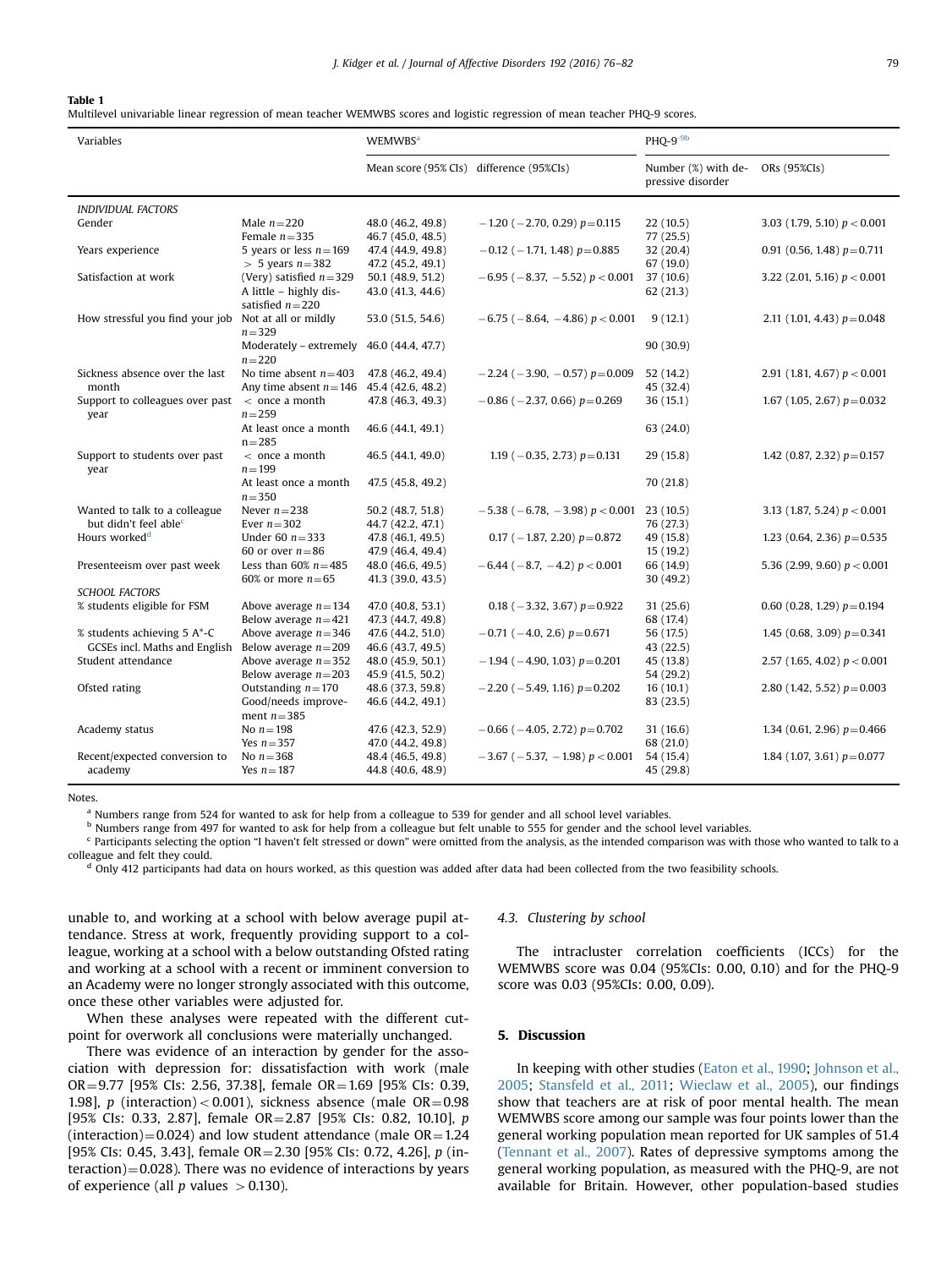#### <span id="page-4-0"></span>Table 2

Multilevel univariable and multivariable linear regression models for mean teacher WEMWBS score, only using sample who have data for all variables ( $N=507$ ).

| Variables                                                       |                                        | Difference in mean scores                         |                                                   |  |
|-----------------------------------------------------------------|----------------------------------------|---------------------------------------------------|---------------------------------------------------|--|
|                                                                 |                                        | Univariable results                               | Multivariable results <sup>a</sup>                |  |
| <i><b>INDIVIDUAL FACTORS</b></i>                                |                                        |                                                   |                                                   |  |
| Gender                                                          | Male                                   | 0.00 <sup>b</sup>                                 | 0.00                                              |  |
|                                                                 | female                                 | $-1.08$ ( $-2.57$ , 0.41) $p=0.157$               | $-0.57$ ( $-1.87$ , 0.73) $p=0.391$               |  |
| Satisfaction at work                                            | (Very) satisfied                       | 0.00                                              | 0.00                                              |  |
|                                                                 | a little-highly dissatisfied           | $-6.53$ ( $-7.96$ , $-5.10$ ) $p < 0.001$         | $-4.65$ ( $-6.04$ , $-3.28$ ) $p < 0.001$         |  |
| How stressful you find your job                                 | Not at all/mildly moderately-extremely | 0.00<br>$-6.45$ ( $-8.34$ , $-4.57$ ) $p < 0.001$ | 0.00<br>$-4.22$ ( $-5.95$ , $-2.48$ ) $p < 0.001$ |  |
| Sickness absence over the last month                            | No time absent                         | 0.00                                              | 0.00                                              |  |
|                                                                 | any time absent                        | $-2.03$ ( $-3.71$ , $-0.36$ ) $p=0.017$           | $-0.52$ ( $-2.01$ , 0.96) $p=0.488$               |  |
| Wanted to talk to a colleague but didn't feel able <sup>c</sup> | Never in past year                     | 0.00                                              | 0.00                                              |  |
|                                                                 | ever in past year                      | $-5.16$ ( $-6.57$ , $-3.74$ ) $p < 0.001$         | $-3.80$ ( $-5.11$ , $-2.48$ ) $p < 0.001$         |  |
| Presenteeism over past week                                     | < 60%                                  | 0.00                                              | 0.00                                              |  |
|                                                                 | 60% or more                            | $-6.13$ ( $-8.39$ , $-3.87$ ) $p < 0.001$         | $-3.39$ ( $-5.48$ , $-1.31$ ) $p=0.001$           |  |
| <b>SCHOOL FACTORS</b>                                           |                                        |                                                   |                                                   |  |
| Recent/expected conversion to academy                           | N <sub>o</sub>                         | 0.00                                              | 0.00                                              |  |
|                                                                 | yes                                    | $-4.42$ ( $-6.04$ , $-2.80$ ) $p < 0.001$         | $-2.17$ ( $-3.58$ , $-0.77$ ) $p=0.002$           |  |

Notes.

<sup>a</sup> Adjusted for all other variables in the table.

**b** Indicates the reference category in each case.

<sup>c</sup> Participants selecting the option "I haven't felt stressed or down" were omitted from the analysis, as the intended comparison was with those who wanted to talk to a colleague and felt they could.

report the proportion with a score of 10 or more to be 8.6% in the USA [\(Kroenke et al., 2009\)](#page-6-0) and 9.2% in Germany ([Martin et al.,](#page-6-0) [2006](#page-6-0)), meaning that more than twice as many of our sample of teachers had moderate to severe depressive symptoms, compared to these populations.

A number of factors related to poor mental health have been identified in the literature, both in the workplace in general and specifically related to teaching [\(Michie and Williams, 2003;](#page-6-0) [Spilt](#page-6-0) [et al., 2011](#page-6-0); [Tsouloupas et al., 2010](#page-6-0)). Our findings show that how

teachers feel about their working conditions, that is how stressed or dissatisfied they are, may be linked to poor mental health. Additionally, even after adjustment for work related stress and dissatisfaction, wanting to talk to a colleague about feeling stressed or down but feeling unable was associated with both poor wellbeing and high depressive symptoms. It is not clear why participants felt unable to speak to a colleague, but previous qualitative studies have revealed a culture among teachers of coping alone and unwillingness to approach senior managers for

Table 3

Multilevel univariable and multivariable models for presence of depressive symptoms in teachers, only using sample who have data for all variables  $(N=477)^3$ .

| Variables                                           |                                                               | <b>Odds Ratios</b>                                                   |                                                                      |
|-----------------------------------------------------|---------------------------------------------------------------|----------------------------------------------------------------------|----------------------------------------------------------------------|
|                                                     |                                                               | Univariable results                                                  | Multivariable results <sup>b</sup>                                   |
| <b>INDIVIDUAL FACTORS</b>                           |                                                               |                                                                      |                                                                      |
| Gender                                              | Male<br>Female                                                | 1.00 <sup>c</sup><br>3.17 (1.85, 5.41) $p < 0.001$                   | 1.00<br>3.35 (1.86, 6.04) $p < 0.001$                                |
| Satisfaction at work                                | Very satisfied or satisfied<br>A little - highly dissatisfied | 1.00<br>3.18 (1.96, 5.16) $p < 0.001$                                | 1.00<br>2.44 (1.42, 4.19) $p=0.001$                                  |
| How stressful you find your job                     | Not at all or mildly<br>Moderately-extremely                  | 1.00<br>2.00 (0.95, 4.22) $p=0.070$                                  | 1.00<br>1.11 (0.49, 2.53) $p=0.799$                                  |
| Sickness absence over the last month                | No time absent<br>Any time absent                             | 1.00                                                                 | 1.00                                                                 |
| Support to colleagues over past year                | Less than once a month                                        | 2.67 (1.65, 4.31) $p < 0.001$<br>1.00                                | 2.14 (1.24, 3.67) $p = 0.006$<br>1.00                                |
| Wanted to talk to a colleague but didn't feel abled | Once a month or more<br>Never                                 | 1.78 (1.10, 2.90) $p = 0.020$<br>1.00                                | 1.15 (0.67, 1.98) $p=0.606$<br>1.00                                  |
| Presenteeism                                        | Ever<br>Below 60%                                             | 3.19 (1.89,5.40) $p < 0.001$<br>1.00                                 | 2.48 (1.40, 4.39) $p=0.002$<br>1.00                                  |
| <b>SCHOOL FACTORS</b>                               | 60% or more                                                   | 5.29 (2.90, 9.65) $p < 0.001$                                        | 3.31 (1.70, 6.45) $p < 0.001$                                        |
| Student attendance                                  | Above average<br>Below average                                | 1.00                                                                 | 1.00                                                                 |
| Ofsted rating                                       | Outstanding<br>Good or needs improvement                      | 2.67 (1.69, 4.23) $p < 0.001$<br>1.00                                | 1.93 (1.06, 3.49) $p = 0.030$<br>1.00                                |
| Recent/expected conversion to academy               | No<br>Yes                                                     | 2.93 (1.45, 5.91) $p=0.003$<br>1.00<br>1.99 (1.00, 3.94) $p = 0.049$ | 1.88 (0.85, 4.15) $p = 0.116$<br>1.00<br>0.89 (0.49, 1.62) $p=0.707$ |

Notes.

<sup>a</sup> More respondents had missing data for the PHQ-9 than for the WEMWBS.

**b** Adjusted for all other variables in the table.

 $c$  Indicates the reference category in each case.

<sup>d</sup> Participants selecting the option "I haven't felt stressed or down" were omitted from the analysis, as the intended comparison was with those who wanted to talk to a colleague and felt they could.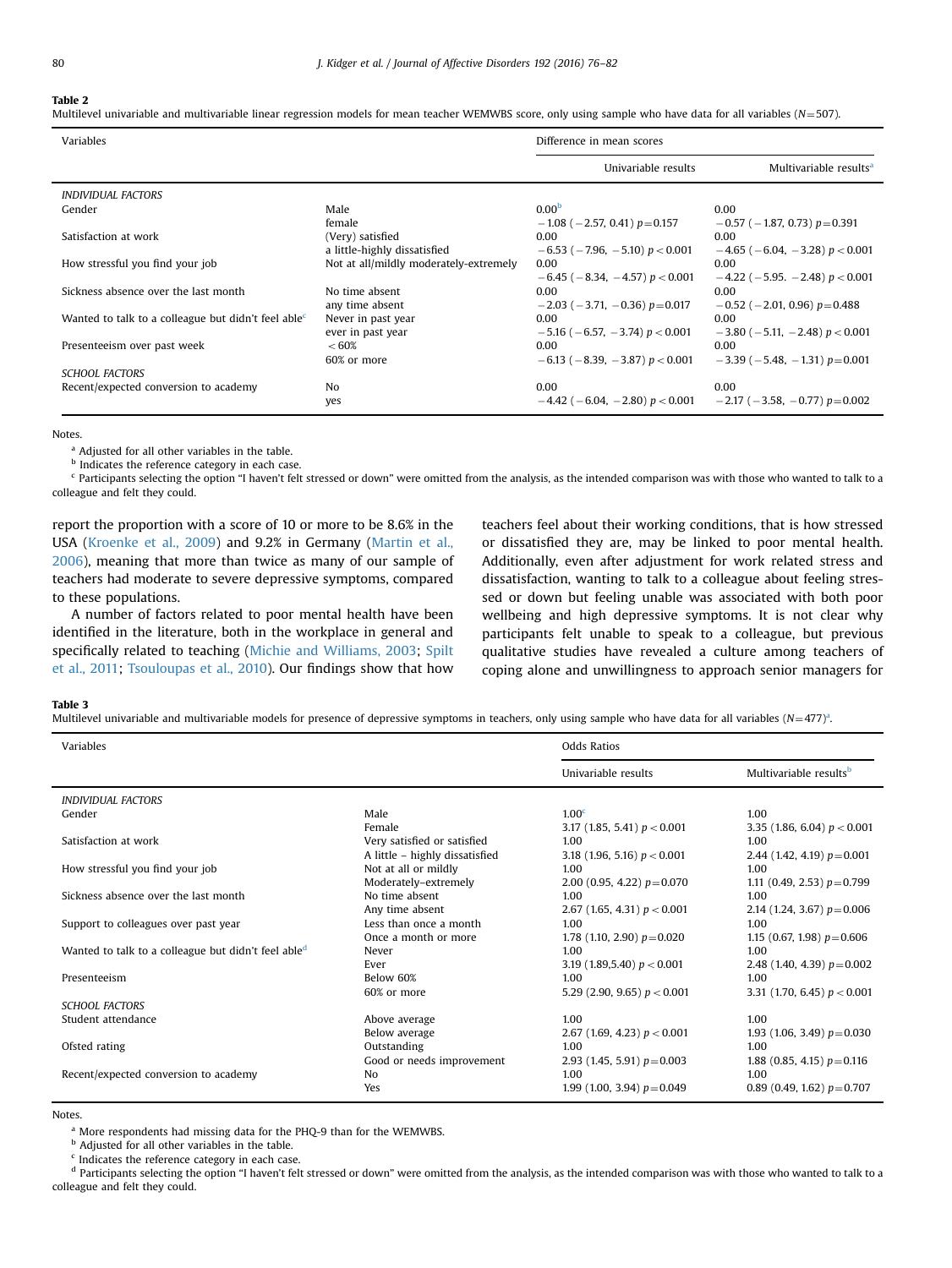support due to concerns about appearing weak or incompetent ([Davies, 2007;](#page-6-0) [Kidger et al., 2009](#page-6-0)). The wider research literature has shown that social support – both enacted and perceived – is associated with better psychological wellbeing in general (e.g. [Siedlecki et al., 2014](#page-6-0); [Diener and Seligman, 2002](#page-6-0)), and in the workplace specifically ([Laine et al., 2014;](#page-6-0) [Michie and Williams,](#page-6-0) [2003\)](#page-6-0). Previous studies of teachers have found that social conditions, including supportive collegial relationships and a school culture of trust, respect and openness, are important factors in determining work satisfaction ([Klassen and Anderson, 2009;](#page-6-0) [Moore Johnson et al., 2012\)](#page-6-0), which our findings show is related to low depressive symptoms and high wellbeing.

Poor wellbeing and high depressive symptoms were both associated with presenteeism among our sample of teachers, and individuals with high depressive symptoms were also more than twice as likely to have taken sickness absence in the previous month, which resonates with other workplace studies showing such associations ([Gandy et al., 2014](#page-6-0); [Jain et al., 2013](#page-6-0)). This is the first study to show these associations among teachers, and contributes to a gap that has been identified in the literature regarding the impact of poor teacher mental health on student learning ([Bajorek et al., 2014](#page-6-0)).

The school-level ICCs for both teacher and student outcomes were similar to those seen for other student health outcomes such as smoking, diet and physical activity [\(Campbell et al., 2008,](#page-6-0) [Murray et al., 2001\)](#page-6-0). Although these ICCs are relatively small they lend support to the suggestion above that the school environment may have an impact on the mental health of teachers and students. Given the associations seen between teacher satisfaction/ stress at work and wellbeing/depression, it may be that what is important in predicting mental health outcomes is how an individual responds to school wide factors, in other words it is the interaction between individual and environment that matters.

Two school level factors were associated with one or other of the teacher outcomes once other variables were adjusted for. Having a recent or planned conversion to Academy status was associated with poor wellbeing. The current UK government is putting pressure on schools not rated as 'outstanding' to become Academies, which means they are directly answerable to central government rather than local councils. However a recent report by the Parliamentary Education Select Committee found that there is currently insufficient evidence to establish whether Academies result in better student outcomes [\(http://www.webcitation.org/](http://www.webcitation.org/6ZUuyVCC3) [6ZUuyVCC3](http://www.webcitation.org/6ZUuyVCC3)), and our evidence suggests that the period of change and uncertainty that surrounds Academy conversion may be detrimental to teacher wellbeing. Whether this is due to a general effect on mental health of change in the workplace environment ([Bamberger et al., 2012](#page-6-0)), or due to more specific concerns among teachers about the implications of becoming an Academy, needs further exploration. Poor student attendance was associated with teacher depressive symptoms. This could be due to high student absence indicating high levels of behavioural or emotional difficulties that has an impact on staff mental health, or due to an underlying factor within the school environment leading to both staff depression and student absence. A third explanation is that poor staff mental health leads to poor motivation among students who then do not attend school. Further, longitudinal research is needed to establish the pathways by which teacher stress and dissatisfaction at work, presenteeism and absence, and poor wellbeing and depressive symptoms are interlinked, and how these connect to student attendance and attainment.

There were some clear differences between men and women in that the association between dissatisfaction at work and both wellbeing and depressive symptoms was stronger in men, and the association between sickness absence and depressive symptoms, and low student attendance and depressive symptoms was stronger in women. These results should be interpreted with caution and replicated, as we had no a priori hypothesis about gender differences. The reasons why the associations between these factors and mental health outcomes may differ for male and female teachers requires further examination. One possibility is that factors related to poor mental health differ depending on the level of seniority: in our sample a higher proportion of male teachers were in middle or senior leadership positions compared to female teachers.

## 5.1. Strengths and limitations

This is the first study to examine how a range of individual and school factors are associated with teacher wellbeing and depressive symptoms. We used outcome measures that have been shown in previous studies to have good reliability and validity, and response rates were good. We were not able to gather information on the nonresponding teachers; it is possible they would have had poorer mental health than responders, particularly as one reason for nonresponse would have been absence from school. This selection bias is unlikely to have changed the associations we found, but may have reduced our power to detect them [\(Wolke et al., 2009\)](#page-6-0). However, some limitations must be acknowledged. As this is a cross sectional study, the temporal order of variables cannot be determined, and thus the direction of causality is unclear. Future research should examine the associations shown here longitudinally. Relatedly, as many of the variables are based on self-report, it may be that individuals with depression or poor wellbeing are more likely to rate other aspects of school negatively, which could explain some of the associations seen. Another limitation is that we only used a small selection of measures of contractual and relational stressors; it may be that other measures, for example the extent to which the teacher encounters challenging behaviour from students, or different cutpoints about the level of support provided, would have shown stronger associations with the outcomes. A final limitation is that the small number of schools means that, once clustering has been taken into account, there may not be enough power to detect potentially important associations or interactions with gender and experience.

# 6. Conclusions

It is widely acknowledged that teaching is a challenging job, and high levels of mental health problems are seen in this population. Our findings suggest that feeling stressed or dissatisfied at work is associated with poorer wellbeing and higher depressive symptoms. Future research should focus on the reasons for these associations, and the development of potential interventions that help alleviate the stress associated with teaching and that foster an environment that cultivates greater job satisfaction, and support within the workplace. Such interventions may not only address the relatively high levels of poor wellbeing and depressive symptoms among teachers, but may also benefit the students that they teach through improved teacher performance and more supportive teacher–student relationships.

#### Acknowledgements

The study team thank the teachers and students who gave of their time so willingly to complete the questionnaires. This paper presents independent research funded by the National Institute for Health Research School for Public Health Research (NIHR SPHR). The views expressed are those of the authors and not necessarily those of the NHS, the NIHR or the Department of Health. The SPHR is funded by the NIHR. SPHR is a partnership between the Universities of Sheffield, Bristol, Cambridge, Exeter, UCL; The London School for Hygiene and Tropical Medicine; the LiLaC collaboration between the Universities of Liverpool and Lancaster and Fuse; The Centre for Translational Research in Public Health, a collaboration between Newcastle, Durham, Northumbria, Sunderland and Teesside Universities.